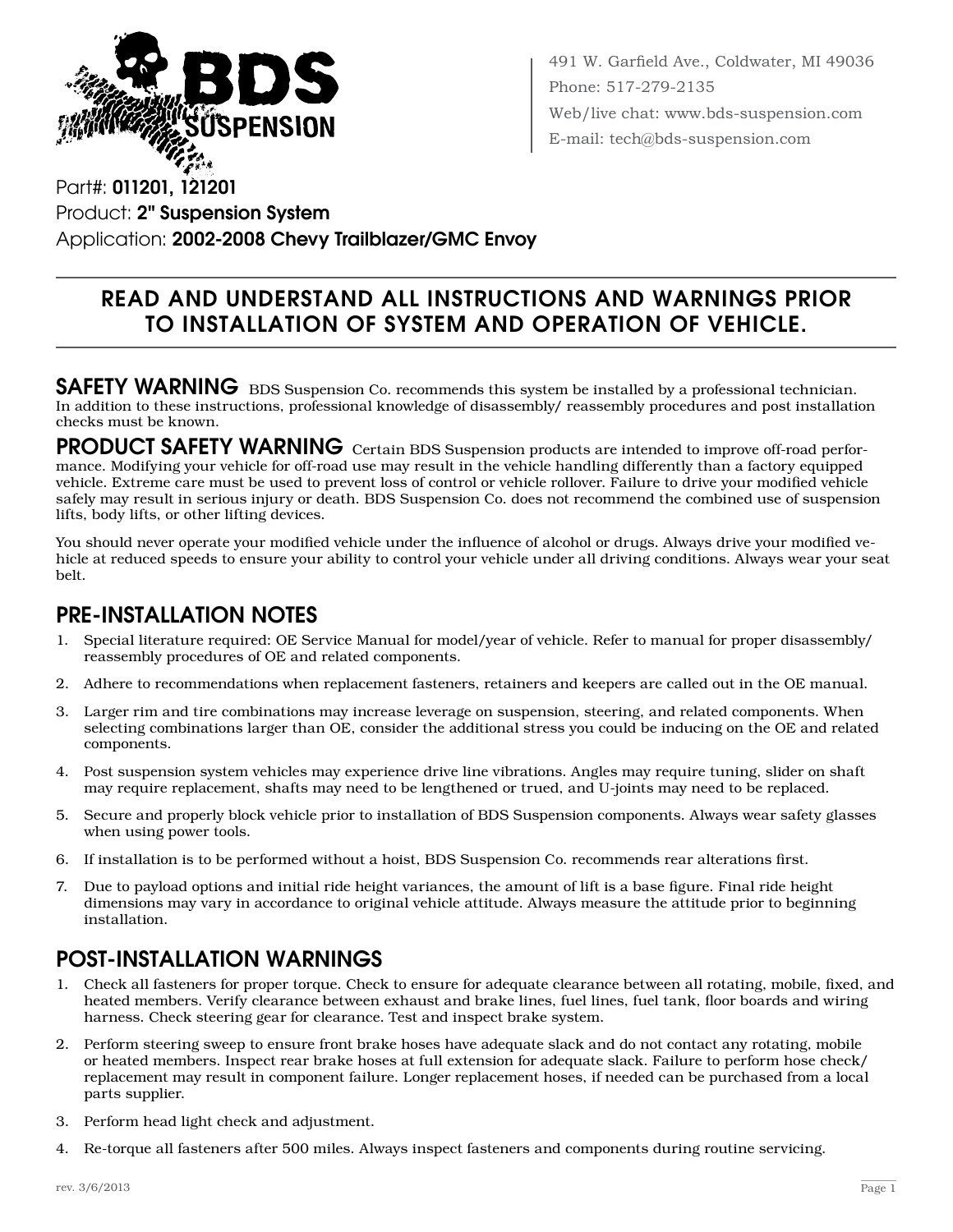## PARTS LIST

| Otv | <b>Description</b>              |
|-----|---------------------------------|
| 2   | <b>Front Strut Spacer</b>       |
| 2   | Rear Coil Spacer (#011201 Only) |
| 4   | Stem Bushing                    |
| 4   | Stem Washer                     |
| 2   | Strut Sleeve                    |
| 1   | <b>Bolt Pack</b>                |
| 2   | $10$ mm-1.50 x 30mm bolt        |
| 6   | 10mm-1.50 lock nut              |
| 8   | 3/8" USS flat washer            |
| 6   | $5/16$ "-18 x 1" bolt           |
|     |                                 |

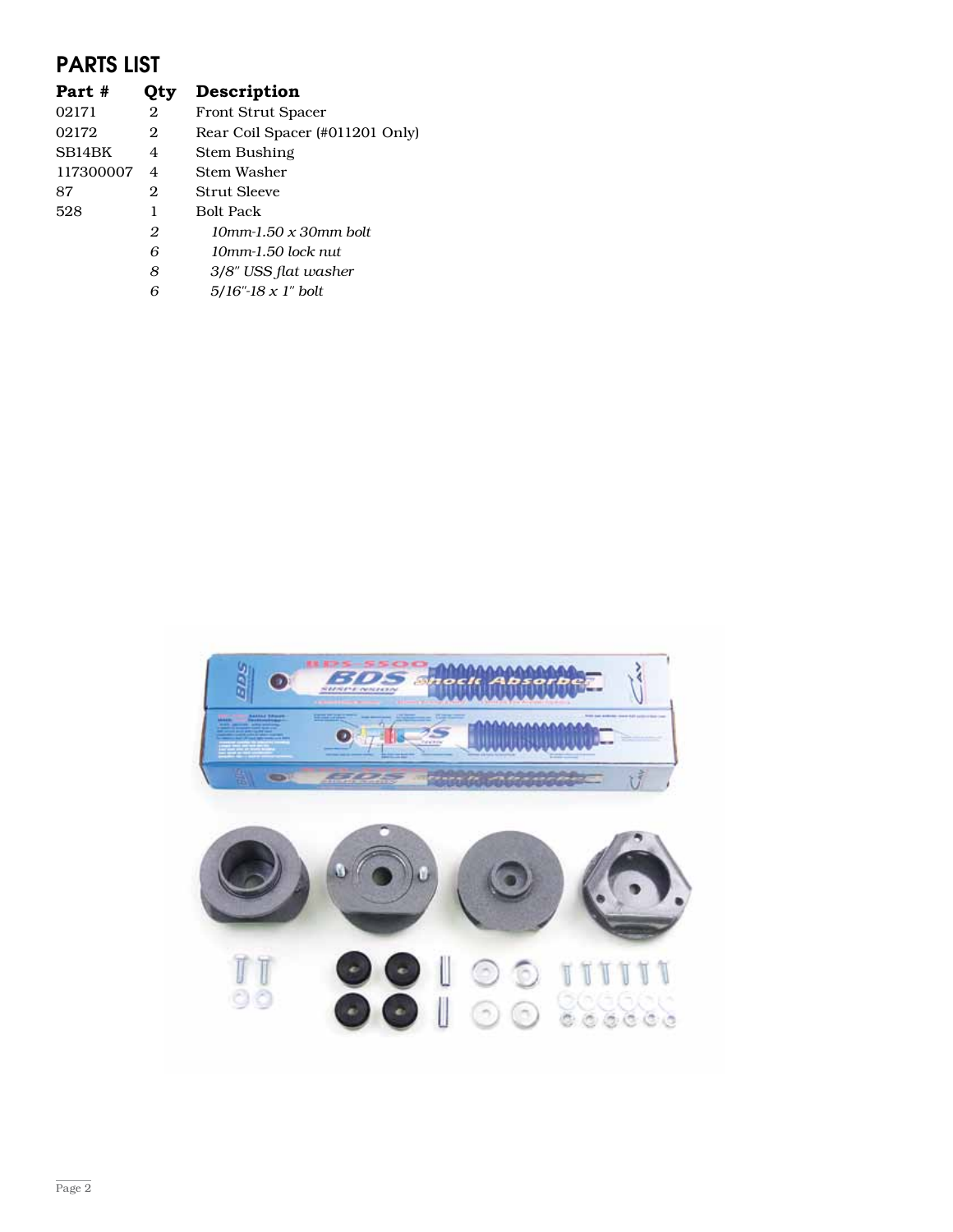## INSTALLATION INSTRUCTIONS

# Front Installation (#011201, 121201)

- 1. Park the vehicle and a clean, flat surface and block the rear wheels for safety.
- 2. Raise the front of the vehicle and support the frame with jack stands behind the lower control arms.
- 3. Remove the front wheels.
- 4. Disconnect the sway bar from the frame (2 bolts per side). Allow the sway bar to hang down. Retain sway bar mounting bolts.



5. Under the hood, locate the driver's and passenger's top strut mounting nuts (Fig. 2). Remove the two nuts hold each strut to the frame. CAUTION: DO NOT remove the center strut nut. It is under extreme pressure.



#### **Perform the following steps one side at a time, starting with the passenger's side.**

- 6. Remove the nut that mounts the strut to the lower control arm (Fig. 3). Retain nut.
- 7. Using a pitman arm puller or equivalent, remove the strut from the tapered mounting stud. Note: If a puller is not available, taper can be freed by striking with a hammer while prying out on the strut mount. (Fig. 4)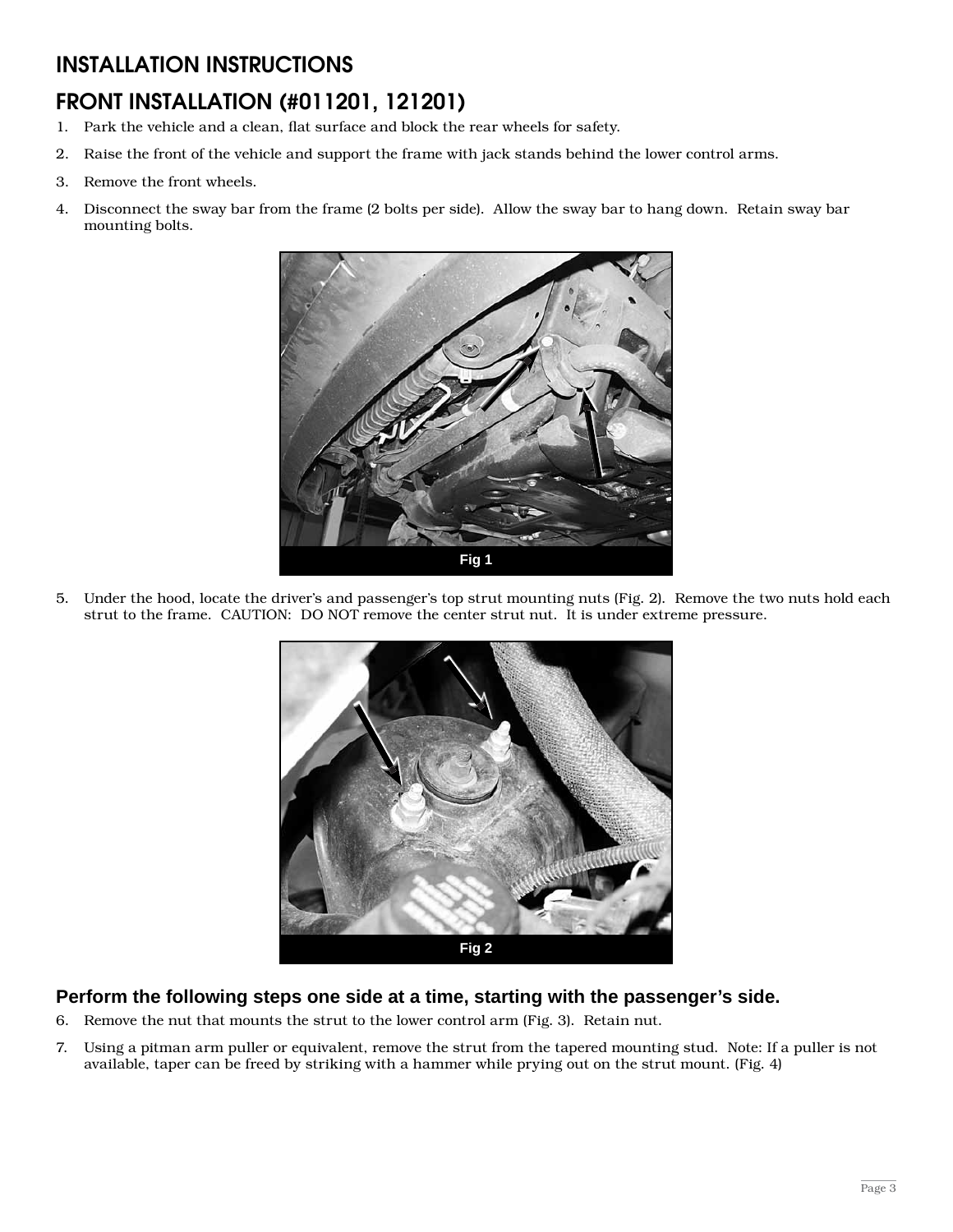



- 8. Remove the strut from the vehicle.
- 9. Mark the relationships between the top strut plate, coil spring, coil spring mount and strut (Fig. 5). Also mark what side of the strut faces out. The mark on the top plate will need to be transferred to the new top plate provided to ensure the strut is reassemble correctly for proper alignment during installation.



- A Note: A high-quality wall mounted coil spring compressor (Branick or equivalent) is recommended for the installation. A rod style compressor is sufficient, but use extreme caution and inspect all components for signs of wear and/or fatigue before each use.
- 10. Compress the spring enough to relieve pressure from the strut rod nut. Remove the nut and remove the top washer, strut plate, rubber/plastic isolator and lower washer.
- 11. Transfer the mark on the OE top strut plate to the new one. The new strut plate has a third mounting hole in it that will face the outside of the vehicle. Install the OE isolator on the new strut plate by lining up the alignment marks.
- 12. Install one of the provided stem washers (117300007) and stem bushing (SB14BK) with sleeve (87-1). The protruding sleeve should be opposite of the stem washer. (Fig. 6a / 6b)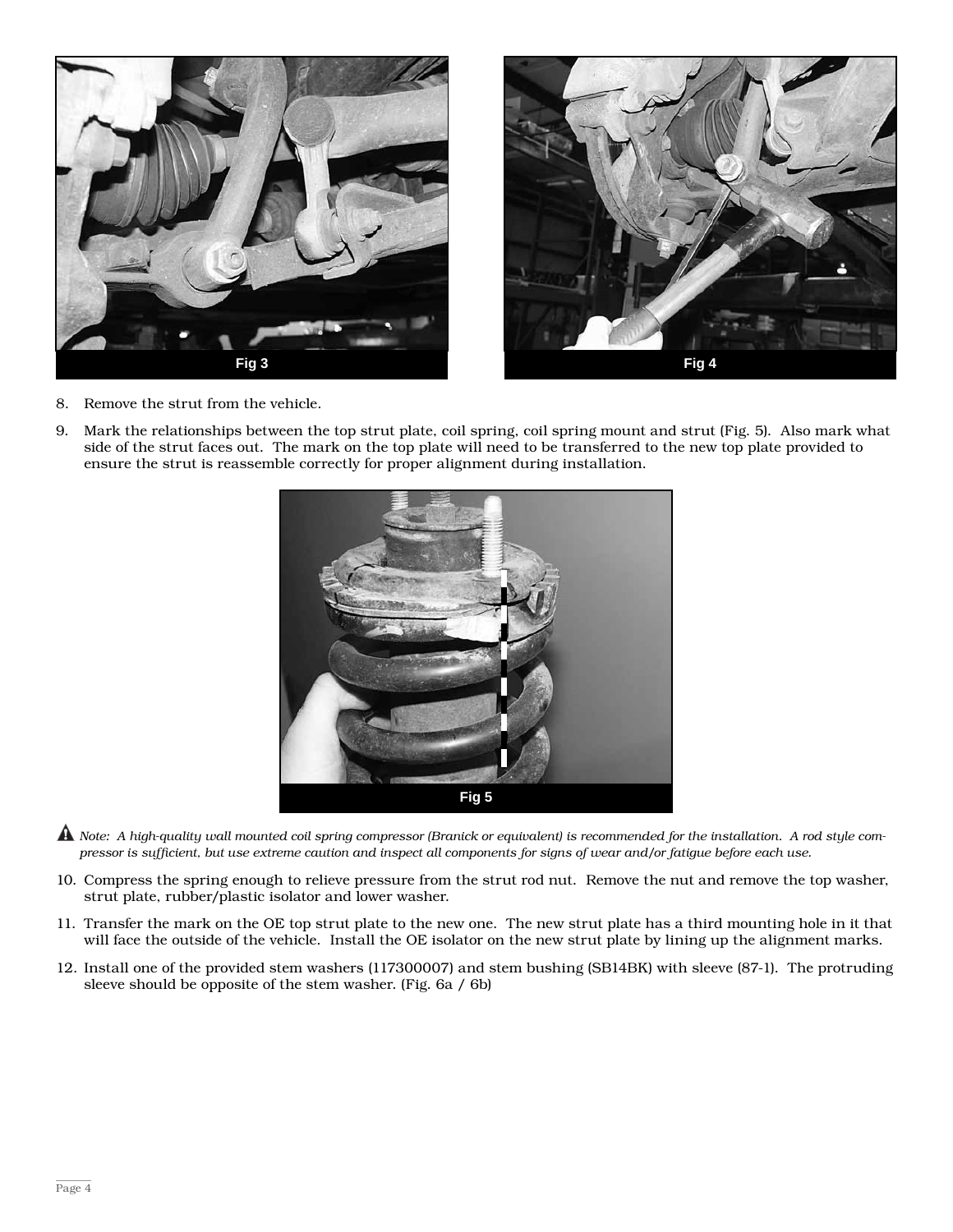

- 13. Install the new strut plate/isolator (02171) on the strut and compress the spring enough to install a second bushing and stem washer. Retain the assembly with the OE nut and tighten until the bushings deform. Note: The bushings should deform to the point when the center crush sleeve bottoms out.
- 14. Release the spring compressor.
- 15. Install the modified strut assembly in the vehicle by aligning the studs in the top plate with the original mounting holes. The third hole in the plate will align with an existing hole in the frame. Fasten the strut to the frame with 10mm nuts and 3/8" USS washers on the two studs (Fig. 7). Leave hardware loose.



- 16. Install a 10mm x 30mm bolt, nut and 3/8" USS washers in the third hole (Bolt pack #528). Leave hardware loose.
- 17. Install the strut on the lower control arm tapered mounting stud and fasten with the OE nut. Snug nut but do not tighten. Final torque will be done with weight of the vehicle on the suspension.
- 18. Torque the upper 10mm hardware to 35 ft-lbs.
- 19. Repeat procedure on the driver's side.
- 20. With both sides complete, reattach the sway bar to the frame with the OE hardware. Torque bolts to 40 ft-lbs.
- 21. Install the wheels and lower the vehicle to the ground.
- 22. Bounce the front of the vehicle to settle the suspension. Torque the lower strut mount nuts to 80 ft-lbs.
- 23. Check all hardware for proper torque. If installing a #121201 "front only" kit there will be left over hardware provided with the kit.
- 24. Check hardware after 500 miles.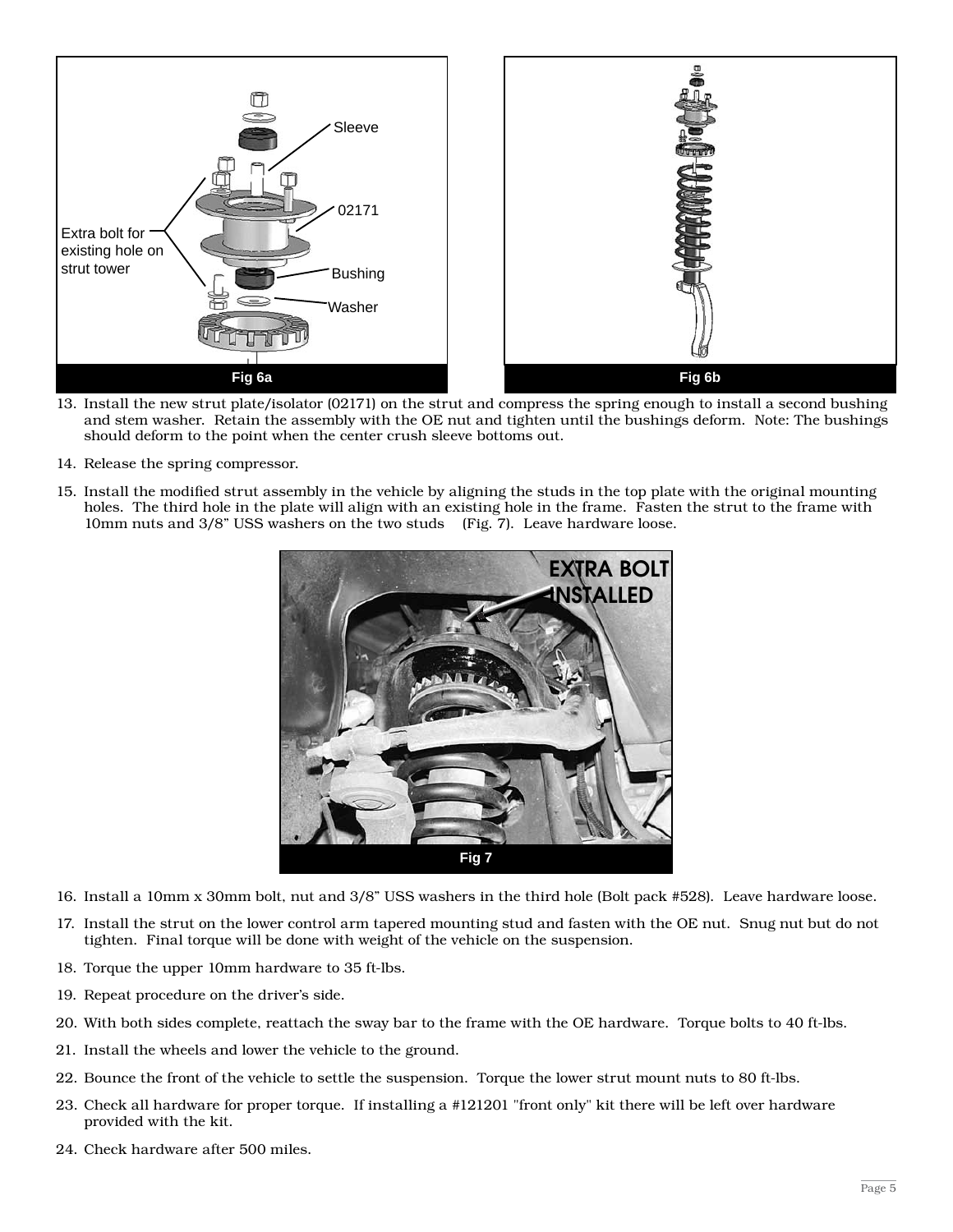## Rear Installation (#011201 Only)

- 25. Block the front wheels for safety.
- 26. Disconnect the rear track bar from the driver's side of the axle. Retain hardware. (Fig. 8)
- 27. Raise the rear of the vehicle and support the frame with jack stands in front of the lower control arms.
- 28. Remove the wheels.
- 29. Support the rear axle with a hydraulic jack.
- 30. Remove the OE rear shocks. Retain shock hardware. (Fig. 8)



### **Perform the follow steps on one side at a time, starting with the passenger's side.**

- 31. Disconnect the upper control arm from the axle. Retain hardware. (Fig. 8)
- 32. Lower the axle and remove the coil spring and upper rubber isolator. (Fig. 9)



33. Apply loctite to the threads of three 5/16" x 1" bolts (Bolt pack #528) and thread them into the provided coil spring spacer so that  $\frac{1}{4}$ " of thread is still showing. (Fig. 10)